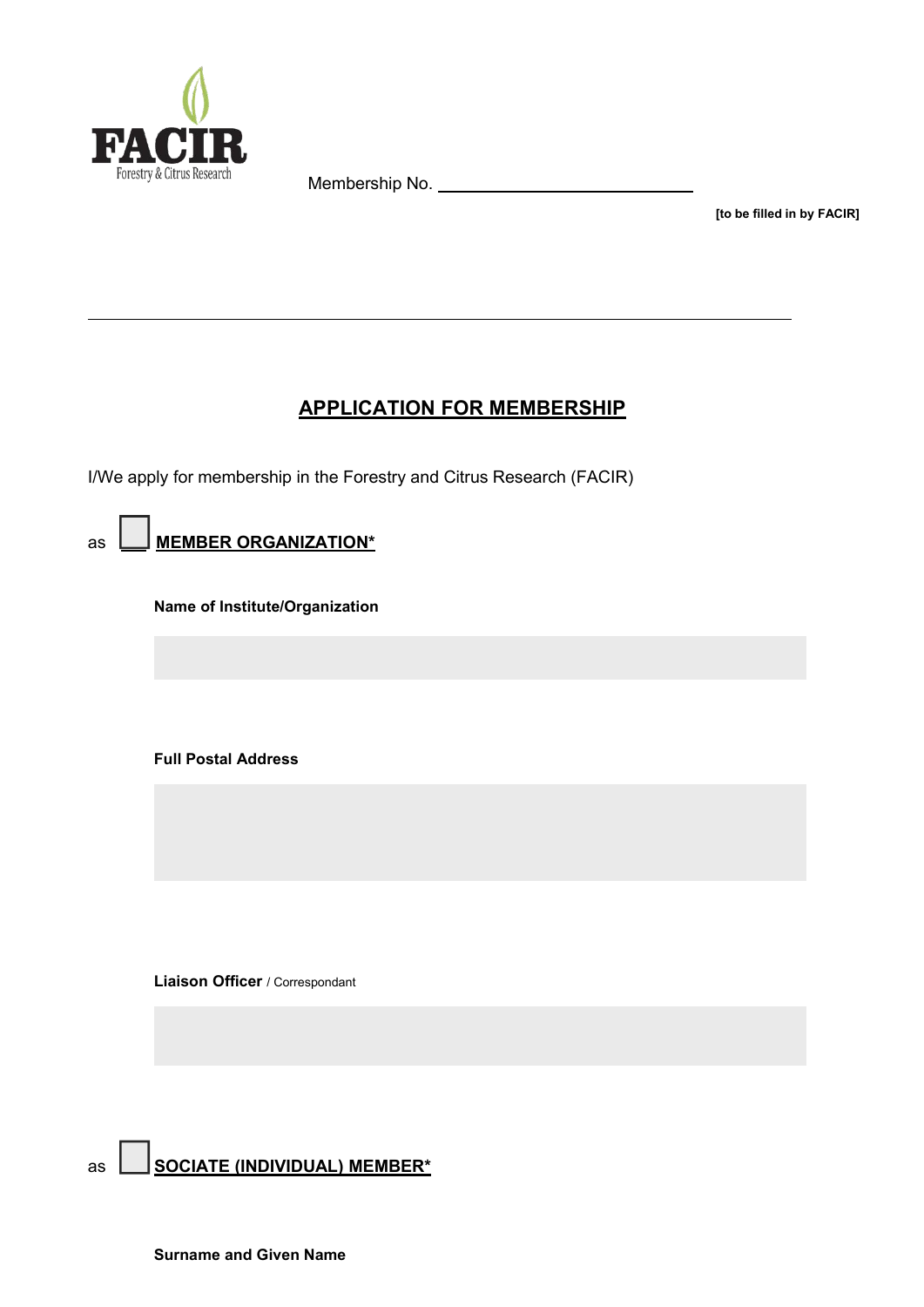|                                                                    | <b>Full Postal Address</b> |       |  |  |  |  |
|--------------------------------------------------------------------|----------------------------|-------|--|--|--|--|
|                                                                    |                            |       |  |  |  |  |
|                                                                    |                            |       |  |  |  |  |
| I/we accept the privacy policy of FACIR (https://www.facir.co.zw). |                            |       |  |  |  |  |
|                                                                    |                            | Date: |  |  |  |  |

**\*PLEASE RETURN THE COMPLETED FORM TO:** info@facir.co.zw.

## **MEMBER ORGANIZATIONS/FARMERS**

If you apply for institutional membership as a Member Organization, please inscribe those researchers of your Organization who are interested to participate in FACIR in the attached list together with their fields of interest.

### **ASSOCIATE MEMBERS**

If you apply for individual membership as an Associate Member, please indícate your fields of interest in the attached list. The data you indicate on the first page of this form will be listed on <https://www.facir.co,zw/members/>database. Basic annual membership fee amounts to **US\$50.00** (monthly – US\$ 7.00, quarterly – US\$ 20.00) for any one registering as an individual and **USD\$150** (monthly – US\$ 15.00, quarterly – US\$ 42.00) for registered farmers or land owners,

#### **MEMBERSHIP/SUBSCRIPTION FEES - MEMBER ORGANIZATIONS**

Annual Membership fee for organizations is USD\$ 200.00 for registered organizations. In addition, each Member Organization pays US\$ 50.00 for every 5 researchers listed on the attached sheet.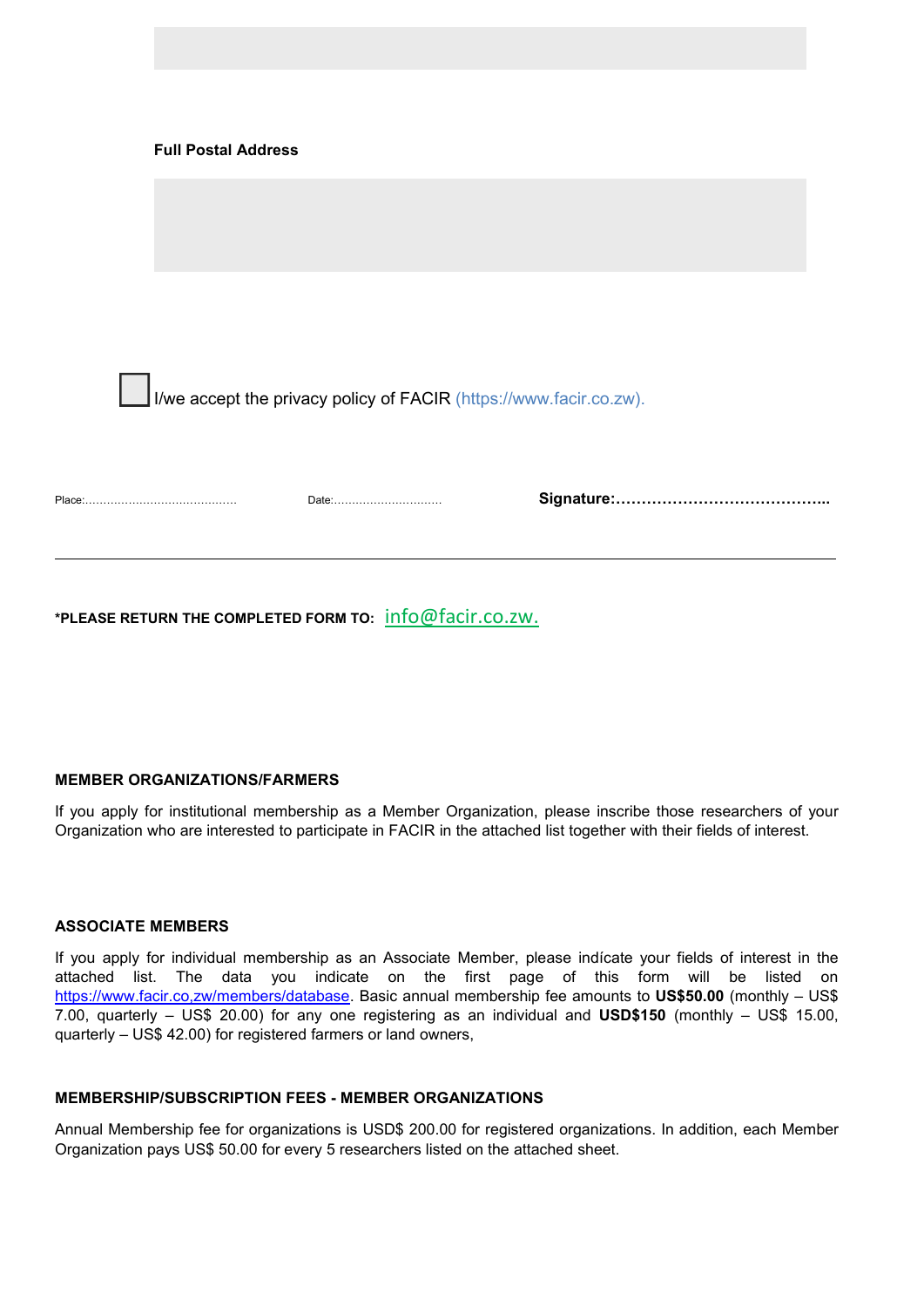|                 | Surname/Family Name | <b>Given Name</b> | Degree and Title | Sex | E-mail/Phone | Mother tongue | Other languages | Fields of main interest as listed in FACIR Structure(<5) |
|-----------------|---------------------|-------------------|------------------|-----|--------------|---------------|-----------------|----------------------------------------------------------|
|                 | EX                  | ANTE              | Dr., Agronomist  | M   |              | English       | Sn. Fr, De      | 1.00, 3.02, 4.00, 6.06                                   |
| $\overline{1}$  |                     |                   |                  |     |              |               |                 |                                                          |
| $\overline{2}$  |                     |                   |                  |     |              |               |                 |                                                          |
| $\overline{3}$  |                     |                   |                  |     |              |               |                 |                                                          |
|                 |                     |                   |                  |     |              |               |                 |                                                          |
| $\overline{4}$  |                     |                   |                  |     |              |               |                 |                                                          |
| $\overline{5}$  |                     |                   |                  |     |              |               |                 |                                                          |
| 6               |                     |                   |                  |     |              |               |                 |                                                          |
|                 |                     |                   |                  |     |              |               |                 |                                                          |
| $\overline{7}$  |                     |                   |                  |     |              |               |                 |                                                          |
| $\overline{8}$  |                     |                   |                  |     |              |               |                 |                                                          |
| $\overline{9}$  |                     |                   |                  |     |              |               |                 |                                                          |
| 10              |                     |                   |                  |     |              |               |                 |                                                          |
|                 |                     |                   |                  |     |              |               |                 |                                                          |
| 11              |                     |                   |                  |     |              |               |                 |                                                          |
| $\overline{12}$ |                     |                   |                  |     |              |               |                 |                                                          |
| 13              |                     |                   |                  |     |              |               |                 |                                                          |
| $\overline{14}$ |                     |                   |                  |     |              |               |                 |                                                          |
|                 |                     |                   |                  |     |              |               |                 |                                                          |
| $\overline{15}$ |                     |                   |                  |     |              |               |                 |                                                          |
| 16              |                     |                   |                  |     |              |               |                 |                                                          |
| $\overline{17}$ |                     |                   |                  |     |              |               |                 |                                                          |
|                 |                     |                   |                  |     |              |               |                 |                                                          |
| 18              |                     |                   |                  |     |              |               |                 |                                                          |
| $\overline{19}$ |                     |                   |                  |     |              |               |                 |                                                          |
| $\overline{20}$ |                     |                   |                  |     |              |               |                 |                                                          |
|                 |                     |                   |                  |     |              |               |                 |                                                          |

The researchers listed above agree that they will be subscribed to the relevant FACIR GROUP mailing lists from which they can unsubscribe at any time. FACIR will not need to unsubscribe them, should their institution terminate membership in FACIR.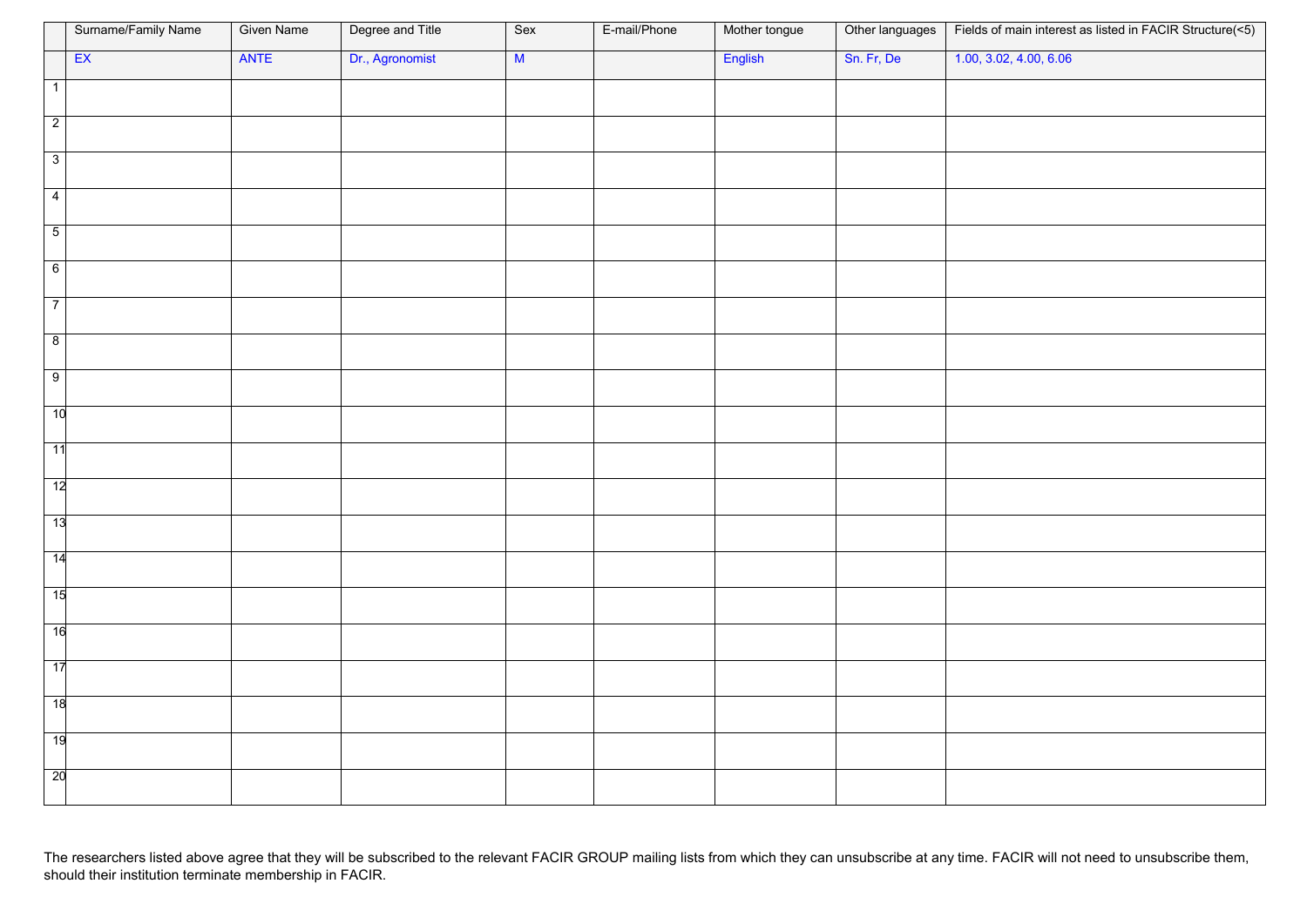#### **FACIR Units**

| GROUP <sub>1</sub>                                                            | 2.10 Breeding theory and progeny testing                              | 4.02 Design, performance and evaluation of                                   | GROUP 5                                                                                    | 5.29 Life cycle analysis of forest products                              |
|-------------------------------------------------------------------------------|-----------------------------------------------------------------------|------------------------------------------------------------------------------|--------------------------------------------------------------------------------------------|--------------------------------------------------------------------------|
| 1.00 Silviculture                                                             | 2.11 Molecular biology of forest trees                                | experiments                                                                  | 5.00 Forest Products                                                                       | 5.30 Wood and Non-wood forest products culture                           |
| 1.01 Peatland forest science                                                  | 2.12 Genomics                                                         | 4.03 Growth models for tree and stand simulation                             | 5.01 Wood and fibre quality                                                                |                                                                          |
| 1.02 Forest establishment and early growth<br>dynamics                        | 2.13 Hardwood improvement, culture and genetic<br>resources           | 4.04 Instruments and methods in forest<br>mensuration                        | 5.02 Wood quality modelling                                                                | GROUP 6                                                                  |
| 1.03 Mountain forest management                                               | 2.14 Tropical species breeding and genetic<br>resources               | 4.05 Effects of environmental changes on forest<br>growth                    | 5.03 Tree ring analysis<br>5.04 Understanding wood variability                             | 6.00 Social Aspects of Forests and Forestry<br>6.01 Forest recreation    |
| 1.04 Long-term research on forest ecosystem<br>management in Zimbabwe         | 2.15 Improvement and culture of nitrogen-                             | 4.06 Process-based models for predicting forest<br>growth and timber quality | 5.05 Non-destructive evaluation on wood and wood                                           | 6.02 Landscape planning and management                                   |
| 1.05 Tropical and subtropical silviculture                                    | fixing crops and trees                                                | 4.07 Analysis and modelling of forest structure                              | based materials                                                                            | 6.03 Nature-based tourism                                                |
| 1.06 Ecology and silviculture of plantation forests in<br>the tropics         | 2.16 Improvement and culture of eucalypts                             | 4.08 Forest resources inventory and monitoring                               | 5.06 Fundamental properties of wood and wood-<br>based materials                           | 6.04 Nature conservation and protected areas                             |
| 1.07 Ecology and silviculture of moist forests in the                         | 2.17 Genetics and silviculture of Acacias                             | 4.09 Resource data in Zimbabwe                                               | 5.07 Wood protection                                                                       | 6.05 Forest ethics                                                       |
| tropics and sub tropics                                                       | 2.18 Tree seed, physiology and biotechnology                          | 4.10 Multipurpose inventories                                                | 5.08 Biological resistance of wood                                                         | 6.06 Forest, trees and human health and wellbeing                        |
| 1.08 Ecology and silviculture of dry forests in the<br>tropics                | 2.19 Seed orchards                                                    | 4.11 Geographic and management information<br>systems                        | 5.09 Wood protection for quarantine, food packing<br>and trade in wood                     | 6.07 Urban forestry                                                      |
| 1.09 Silviculture and management in arid and semi-                            | 2.20 Somatic embryogenesis and vegetative<br>propagation technologies | 4.12 Remote sensing                                                          | 5.10 Wood protection under tropical environments                                           | 6.08 Gender and agro-forestry                                            |
| arid regions                                                                  |                                                                       | 4.13 Large-scale forest inventory and scenario                               | 5.11 Protection of cultural artefacts                                                      | 6.09 Gender research in agro-forestry                                    |
| 1.10 Ecology and silviculture of Acacia                                       | GROUP 3                                                               | modelling                                                                    | 5.12 Protection using natural products                                                     | 6.10 Education, gender and forestry                                      |
| 1.11 Short-rotation forestry                                                  | 3.00 Forest Operations Engineering and                                | 4.14 Informatics, modelling and statistics                                   | 5.13 Wood processing                                                                       | 6.11 Forest education                                                    |
| 1.12 Agro-forestry                                                            | Management                                                            | 4.15 Uncertainty analyses of spatial and non-spatial                         |                                                                                            | 6.12 Rural development                                                   |
| 1.13 Restoration of degraded sites                                            | 3.01 Harvesting and transportation engineering                        | models                                                                       | 5.14 Adhesives and gluing                                                                  |                                                                          |
| 1.14 Silviculture and management of threatened<br>and endangered tree species | 3.02 Road networks and transportation                                 | 4.16 Computing methods in forest biometrics (or<br>ecoinformatics)           | 5.15 Sawing, milling and machining<br>5.16 Industrial engineering, operations analysis and | GROUP 7                                                                  |
| 1.15 Silviculture for production of edible fruits                             | 3.03 Road engineering and management                                  | 4.17 Information management and information<br>technologies                  | logistics                                                                                  | 7.00 Forest Health                                                       |
|                                                                               | 3.04 Harvesting and processing systems                                | 4.18 Forest management planning                                              | 5.17 Composite and reconstituted products                                                  | 7.01 Impacts of air pollution and climate change on<br>forest ecosystems |
| GROUP <sub>2</sub>                                                            | 3.05 Forest ergonomics                                                | 4.19 Planning and economics of fast-growing                                  | 5.18 Utilization of planted eucalypts                                                      | 7.02 Detection and monitoring                                            |
| 2.00 Physiology and Genetics                                                  | 3.06 Forest operations management                                     | plantation forests                                                           | 5.19 Biorefinery                                                                           | 7.03 Genetic, biochemical and physiological                              |
| 2.01 Xylem physiology                                                         | 3.07 Operations systems analysis and modeling                         | 4.20 Management planning terminology                                         | 5.20 Pulp and paper                                                                        | processes                                                                |
| 2.02 Shoot growth physiology                                                  | 3.08 Supply chain management                                          | 4.21 Sustainable management scheduling                                       | 5.21 Small conventional power systems                                                      | 7.04 Atmospheric deposition, soils and nutrient<br>cycles                |
| 2.03 Canopy processes                                                         | 3.09 Forest operations ecology                                        | 4.22 Nature conservation planning                                            | 5.22 Forest products marketing and business<br>management                                  | 7.05 Modelling and risk assessment                                       |
| 2.04 Root physiology and symbiosis                                            | 3.10 Forest operations in mountainous conditions                      | 4.23 Risk analysis                                                           | 5.23 Non-wood forest products                                                              | 7.06 Multiple stressors of ecosystems                                    |
| 2.05 Cold and drought hardiness                                               | 3.11 Small-scale forestry                                             | 4.24 Adaptation to climate change                                            | 5.24 Medicinal forest products                                                             | 7.07 Hydroecology                                                        |
| 2.06 Whole plant physiology                                                   |                                                                       | 4.25 Managerial economics and accounting                                     | 5.25 Edible forest products                                                                | 7.08 Ground level ozone                                                  |
| 2.07 Conifer breeding and genetic resources                                   | GROUP 4                                                               | 4.26 Managerial, social and environmental                                    | 5.26 Bamboo and rattan                                                                     | 7.09 Nitrogen and sulfur deposition                                      |
|                                                                               | 4.00 Agro-Forest Assessment, Modelling and                            | accounting                                                                   |                                                                                            |                                                                          |
| 2.08 Christmas trees                                                          | Management                                                            | 4.27 Managerial economics                                                    | 5.27 Industrial extract products                                                           | 7.10 Pathology                                                           |
| 2.09 Population, ecological and conservation<br>genetics                      | 4.01 Agro-Forest mensuration and modelling                            |                                                                              | 5.28 Sustainable utilization of forest products                                            | 7.11 Root and stem rot of forest trees                                   |